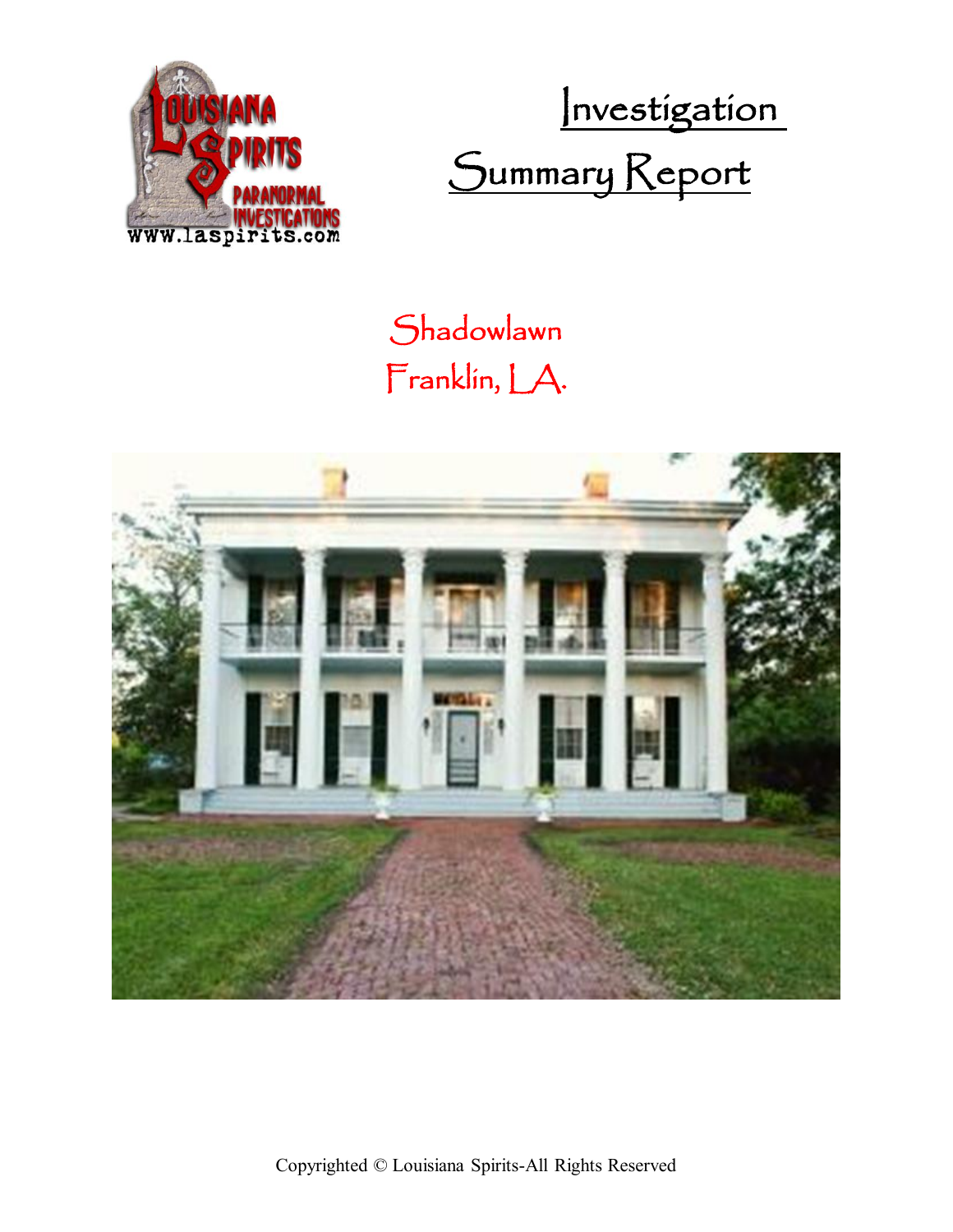#### HISTORY

Situated in the heart of historic Franklin, La. stands the beautiful, antebellum townhouse called Shadowlawn. This home was built of northern pine in circa 1850 by Simeon Smith.

### AIMS

Mr. Craig is the caretaker of this beautiful home and he filled us in on the history and activity in the home. According to Mr. Craig there is a young boy named Charlie who likes to play around outside and under the home. A witness stated, "he likes to take my gardening tools". It appears Charlie is a mischievous little boy! Mr. Craig told us there's a young girl inside the home as well as 2 women. He said they're more active during the daytime hours.

# Investigators Reports & Evidence

Location: Shadowlawn, Franklin, La.

Date: July 25, 2020

Investigators: Marci, Jenna, Keith, Jade, Tricia, Chance, Kristi, Denise

Equipment used: Several deer cameras, digital voice recorders, wireless video cameras, Rem pods, K 2 Meters, digital still camera, SLS camera and Spirit box.

Before the team started base line walk through our medium walked through all rooms in the home. Once her walk through was conducted she reported her findings. According to Mr. Craig her findings were "spot on". The team then proceeded with our base line sweeps for EMF in all areas of the house. While doing the walkthrough we also took pictures. After the walkthrough we proceeded to set up all equipment in the house. Then we went lights out for the investigation.

Several EVP sessions were done throughout the home that evening. However, there were no EVP's to report. After reviewing the video and photos there was no evidence.

The team did have several personal experiences in the home. While in the attic, Chance felt a tug on his shorts. The team also witnessed the attic door opening and footsteps on the steps leading up to the attic. A shadow blocked out the light from under the attic door.

Attached Files

No evidence to attach